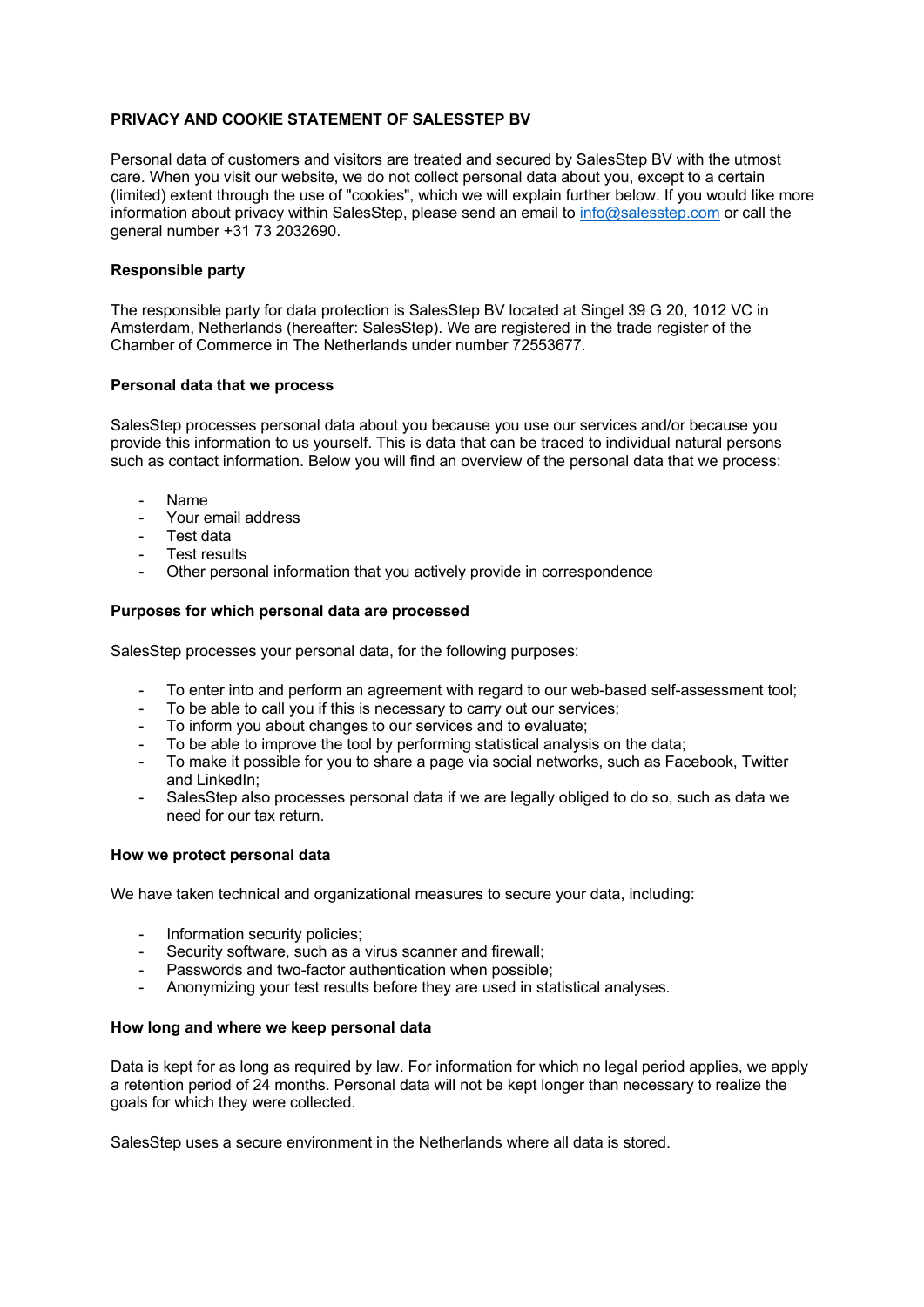### **Sharing personal data with third parties**

SalesStep will not sell your data to third parties and will only provide it if this is necessary for the execution of our agreement with you or to meet a statutory obligation. With companies that process your data on our behalf, we make a processor agreement to ensure the same level of security and confidentiality of your data. SalesStep remains responsible for this processing.

### **Cookies we use**

The www.salesstep.com website uses cookies.

### *Cookies*

A cookie is a simple small file that is sent with pages from this website and stored by your browser on your computer's hard drive. The information stored therein can be sent back to our servers on your next visit. We use functional and analytical cookies.

We keep visitor statistics by means of a cookie from Google, as part of the "Analytics" service. We use this service to track and get reports on how visitors use the website. Google may provide this information to third parties if Google is legally required to do so, or to the extent that third parties process the information on Google's behalf. We have no influence on this. Google states it adheres to the Privacy Shield principles and is affiliated with the Privacy Shield program of the U.S. Department of Commerce. This means that there is an adequate level of protection for the processing of any personal data.

### *Social Media*

Our website also includes buttons to promote ("like") or share ("tweet") web pages on social networks such as Facebook, LinkedIn and Twitter. These buttons work through pieces of code that originate from Facebook, LinkedIn and Twitter respectively. Cookies are placed by means of this code. We have no influence on this. Please read the privacy statements of Facebook, LinkedIn and Twitter respectively (which can change regularly) to read what they do with your (personal) data that they process via these cookies.

# **Your privacy rights**

# *Viewing, modifying or deleting data*

Everyone has the right to ask what personal data SalesStep processes. We will respond to such a request within four weeks (this is the legal response period). If there are inaccuracies in the data known to us, they can be corrected or removed on request. You can withdraw previously given permission for processing and you can request us to delete all your personal data. To do so, please contact us.

# *Data Portability*

You can take your personal data to another party. If you wish to do so, please contact us.

# *Objection*

You may object to the processing of your personal data by SalesStep if your personal data is used for purposes other than necessary for the performance of an agreement or necessary for compliance with a legal obligation. You can do this by contacting us.

# *Complaint*